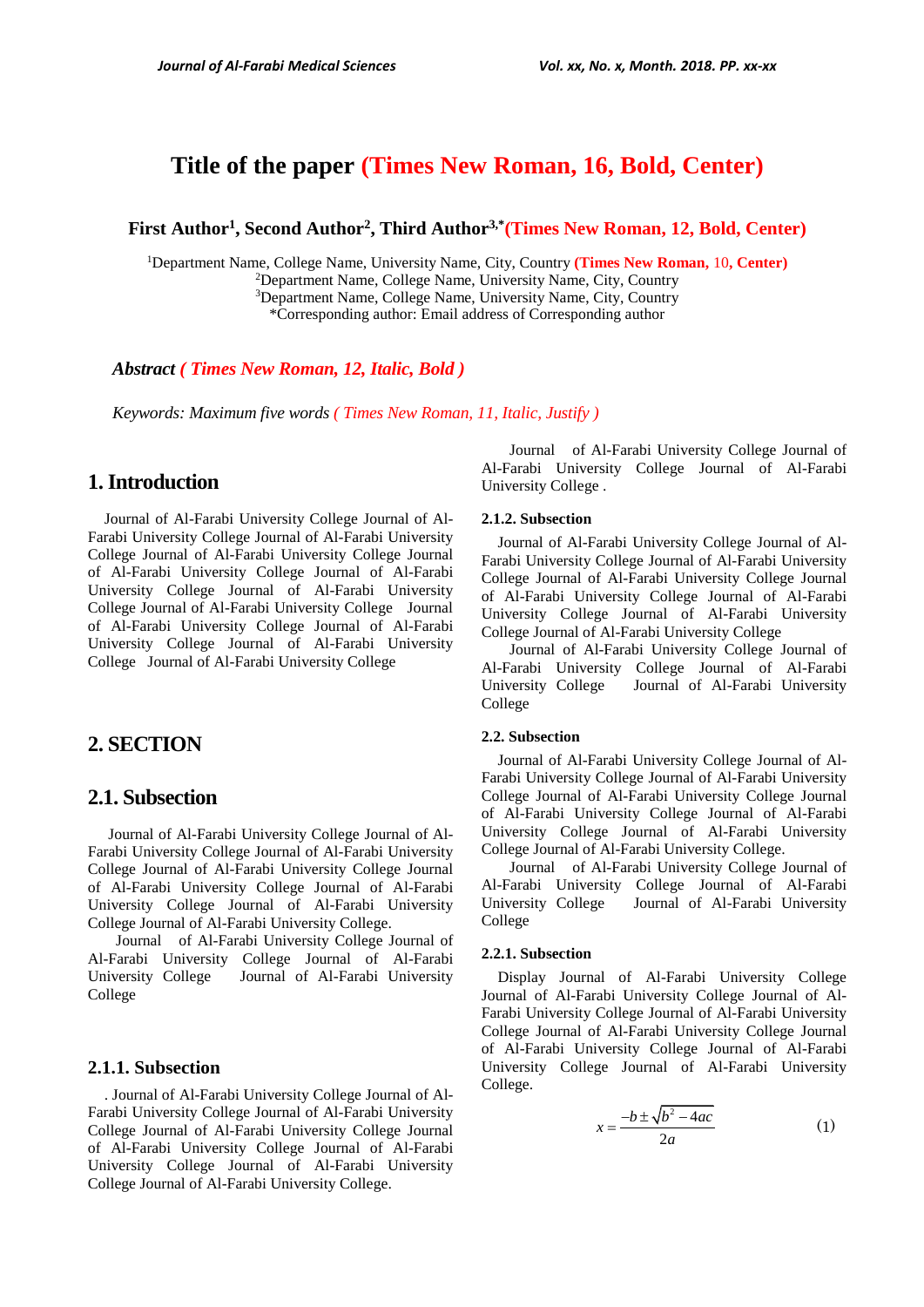#### **2.2.2. Subsection**

Journal of Al-Farabi University College Journal of Al-Farabi University College Journal of Al-Farabi University College Journal of Al-Farabi University College Journal of Al-Farabi University College Journal of Al-Farabi University College Journal of Al-Farabi University College Journal of Al-Farabi University College.

 Journal of Al-Farabi University College Journal of Al-Farabi University College Journal of Al-Farabi University College Journal of Al-Farabi University College

### **3. SECTION**

Journal of Al-Farabi University College Journal of Al-Farabi University College Journal of Al-Farabi University College Journal of Al-Farabi University College Journal of Al-Farabi University College Journal of Al-Farabi University College Journal of Al-Farabi University College Journal of Al-Farabi University College.

 Journal of Al-Farabi University College Journal of Al-Farabi University College Journal of Al-Farabi University College Journal of Al-Farabi University College

#### **3.1. Subsection**

Journal of Al-Farabi University College Journal of Al-Farabi University College Journal of Al-Farabi University College Journal of Al-Farabi University College Journal of Al-Farabi University College Journal of Al-Farabi University College Journal of Al-Farabi University College Journal of Al-Farabi University College.



**Figure 1.** (Color online) Forward single pass experimental set-up for evaluating EDFA performance



**Figure 2**. Diagram example

#### **3.2. Subsection**

Journal of Al-Farabi University College Journal of Al-Farabi University College Journal of Al-Farabi University College Journal of Al-Farabi University College Journal of Al-Farabi University College Journal of Al-Farabi University College Journal of Al-Farabi University College Journal of Al-Farabi University College.

 Journal of Al-Farabi University College Journal of Al-Farabi University College Journal of Al-Farabi University College Journal of Al-Farabi University College



*Figure 1. Journal of Al-Farabi University College Journal of Al-Farabi University College Journal of Al-Farabi University College*

### **4. CONCLUSION**

Journal of Al-Farabi University College Journal of Al-Farabi University College Journal of Al-Farabi University College Journal of Al-Farabi University College Journal of Al-Farabi University College Journal of Al-Farabi University College Journal of Al-Farabi University College Journal of Al-Farabi University College.

 Journal of Al-Farabi University College Journal of Al-Farabi University College Journal of Al-Farabi University College Journal of Al-Farabi University College

Journal of Al-Farabi University College Journal of Al-Farabi University College Journal of Al-Farabi University College Journal of Al-Farabi University College Journal of Al-Farabi University College Journal of Al-Farabi University College Journal of Al-Farabi University College Journal of Al-Farabi University College.

### **5. ACKNOWLEDGEMENT**

Journal of Al-Farabi University College Journal of Al-Farabi University College Journal of Al-Farabi University College Journal of Al-Farabi University College